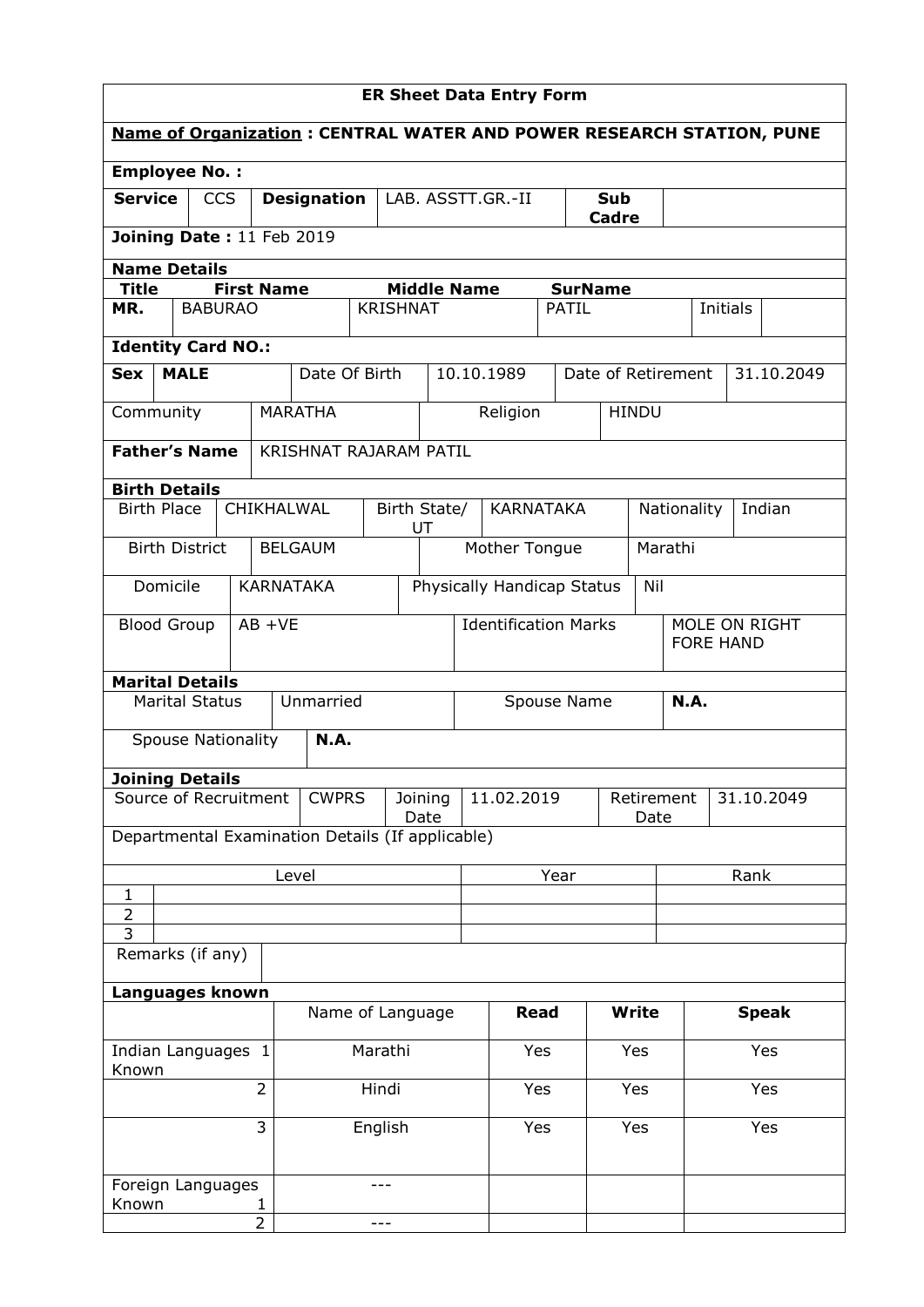| ---- |  |  |
|------|--|--|
|      |  |  |

## Details of deputation (if applicable)

| Name of the Office | Post held at that<br>time in parent office | Name of post<br>selected for)<br>deputation |       | Period of deputation |
|--------------------|--------------------------------------------|---------------------------------------------|-------|----------------------|
|                    |                                            |                                             | Since | From                 |
|                    |                                            |                                             |       |                      |

## Details of Foreign Visit

| SI.<br>No. | Place of Visit | Date of<br>visit | Post held at<br>that time | Whether it<br>is a<br>personal or<br>official visit | Details of visit |
|------------|----------------|------------------|---------------------------|-----------------------------------------------------|------------------|
|            |                |                  |                           |                                                     |                  |

Transfer/Posting Detail (if applicable)

| Place                                |  | Period of posting                                                                                         |                    |                |                 |  |                         |                  |  |  |
|--------------------------------------|--|-----------------------------------------------------------------------------------------------------------|--------------------|----------------|-----------------|--|-------------------------|------------------|--|--|
|                                      |  | Since                                                                                                     |                    |                |                 |  | From                    |                  |  |  |
|                                      |  |                                                                                                           |                    |                |                 |  |                         |                  |  |  |
|                                      |  |                                                                                                           |                    |                |                 |  |                         |                  |  |  |
|                                      |  |                                                                                                           |                    |                |                 |  |                         |                  |  |  |
|                                      |  |                                                                                                           |                    |                |                 |  |                         |                  |  |  |
|                                      |  |                                                                                                           |                    |                |                 |  |                         |                  |  |  |
|                                      |  |                                                                                                           |                    |                |                 |  |                         |                  |  |  |
|                                      |  |                                                                                                           |                    |                |                 |  |                         |                  |  |  |
|                                      |  |                                                                                                           |                    |                |                 |  |                         |                  |  |  |
|                                      |  |                                                                                                           |                    |                |                 |  |                         |                  |  |  |
|                                      |  | Qualification (Use extra photocopy sheets for multi qualifications, experience, training, awards details) |                    |                |                 |  |                         |                  |  |  |
| Qualification                        |  | <b>Discipline</b>                                                                                         |                    |                |                 |  | <b>Specialization 1</b> |                  |  |  |
| 1. B.Sc.                             |  |                                                                                                           |                    | Science        |                 |  |                         | physics          |  |  |
| 2. M.Sc.                             |  |                                                                                                           |                    | Science        |                 |  |                         | physics          |  |  |
| Year                                 |  | Division                                                                                                  |                    | CGPA / % Marks |                 |  |                         | Specialization 2 |  |  |
| 1. 2010                              |  | <b>FIRST CLASS</b>                                                                                        |                    | 62.72          |                 |  |                         |                  |  |  |
| 2.2018                               |  |                                                                                                           | <b>FIRST CLASS</b> | 62.90          |                 |  |                         |                  |  |  |
| Institution                          |  |                                                                                                           | University         | Place          |                 |  |                         | Country          |  |  |
| <b>DEVCHAND COLLEGE</b><br>1.        |  |                                                                                                           |                    |                |                 |  |                         |                  |  |  |
| ARJUNNAGAR NIPANI                    |  | SHIVAJI UNIVERSITY                                                                                        |                    |                | <b>KOLHAPUR</b> |  |                         | India            |  |  |
| 2. PROGRESSIVE                       |  |                                                                                                           | <b>KUVEMPU</b>     |                | SHIMOGA         |  |                         | India            |  |  |
| LIBERAL EDUCATION                    |  |                                                                                                           | <b>UNIVERSITY</b>  |                |                 |  |                         |                  |  |  |
| <b>FOUNDATION</b><br><b>BELGAUM</b>  |  |                                                                                                           |                    |                |                 |  |                         |                  |  |  |
|                                      |  |                                                                                                           |                    |                |                 |  |                         |                  |  |  |
| <b>Experience</b><br>Type of Posting |  |                                                                                                           |                    |                |                 |  |                         |                  |  |  |
|                                      |  | <b>TEMPORARY</b>                                                                                          |                    |                |                 |  |                         |                  |  |  |
| Designation                          |  | LABORATORY ASSISTANT - GR. II                                                                             |                    |                |                 |  |                         |                  |  |  |
|                                      |  |                                                                                                           |                    |                |                 |  |                         |                  |  |  |